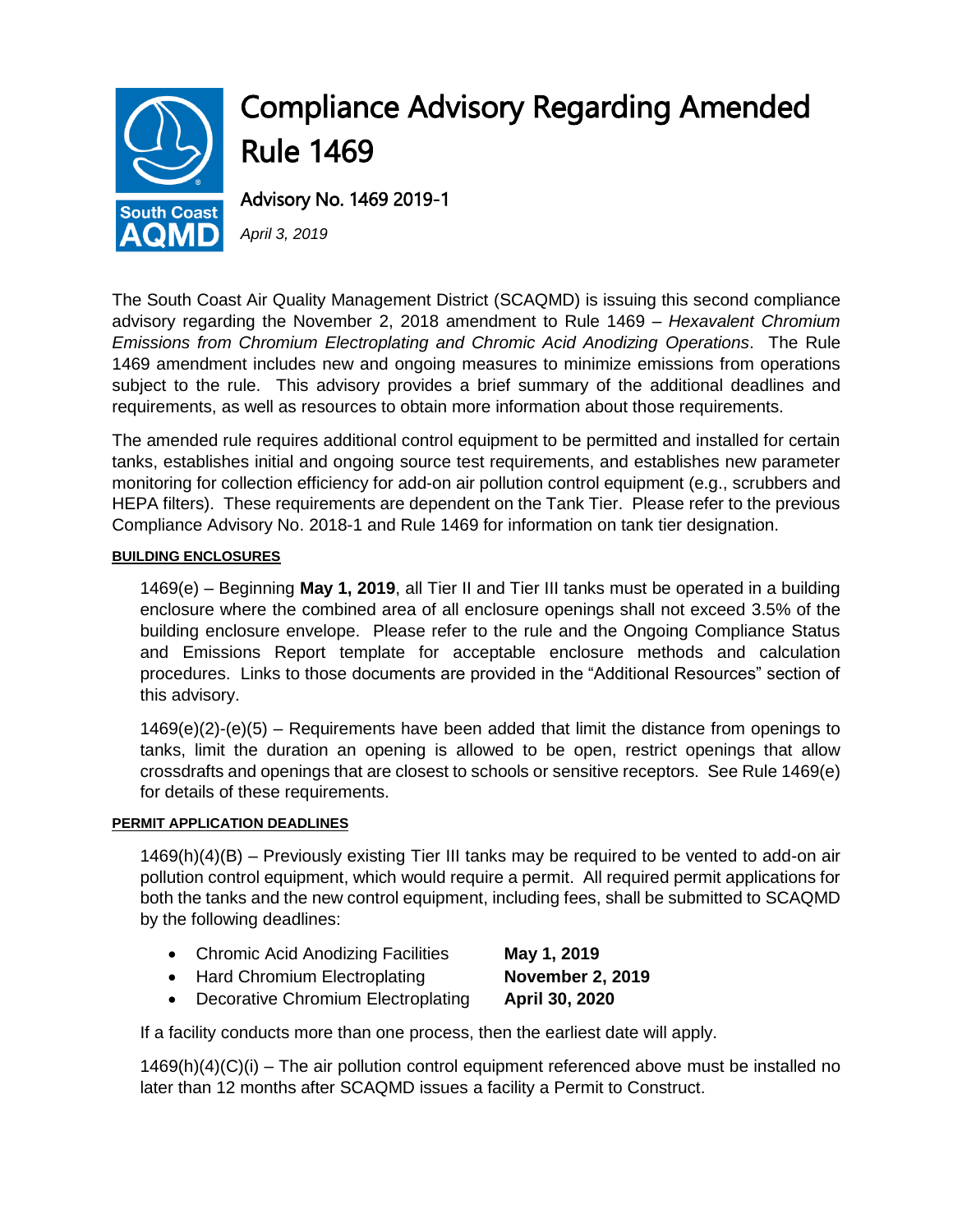1469(h)(4)(B)(ii) – Effective immediately, until the add-on air pollution control equipment has been installed on previously existing Tier III tanks, facilities must cover the tanks no later than 30 minutes after ceasing operation of the tanks. Tank covers shall be free of holes, tears, and gaps.

# **REQUIREMENTS PRIOR TO INSTALLATION OF AIR POLLUTION CONTROL DEVICES AND OTHER CONSTRUCTION**

1469(f)(8) – Before cutting roof surfaces, the affected surface areas must be cleaned using a HEPA vacuum. Facilities are required to notify SCAQMD, at 1-800-CUT-SMOG, 48 hours prior to cutting the roof. In addition, facilities shall minimize fugitive emissions during cutting activities by using temporary enclosures, HEPA vacuums, or similar methods.

*NOTE: Pursuant to Rule 1403 (Asbestos Emissions From Demolition/Renovation Activities), an asbestos survey is required prior to any renovation or demolition – such as cutting roof surfaces, modification of ducting, or other activities – that may disturb any suspect asbestos-containing building materials. Rule 1403 also includes notification, work practice, handling, and disposal requirements. For more information please contact the SCAQMD Asbestos Hotline at (909) 396-2336 prior to initiating any such activities.*

### **SOURCE TESTING**

1469(k) – Initial source testing is required for any sources subject to the emission limits of  $1469(h)(2)$  or (h)(4). A source test protocol must be submitted by the facility, and then reviewed and approved by SCAQMD, prior to conducting the source test. The deadline to submit source test protocols depends upon the facility-wide, permitted annual ampere-hours, as follows:

- o **May 1, 2019** for facilities permitted for greater than 20,000,000 amp-hr/yr;
- o **November 2, 2019** for facilities permitted for between 1,000,000 amp-hr/yr and 20,000,000 amp-hr/yr; and
- o **April 30, 2020** for facilities permitted for 1,000,000 amp-hr/yr or less.

Source tests shall be conducted no later than 120 days after approval of the initial source test protocol, and subsequent source tests are required as set forth on Table 3 on page 24 of the rule.

 $1469(k)(1)(C)$  – An existing source test conducted after January 1, 2015 may be used as the initial source test if it is representative of the current operation, and it demonstrates compliance with the applicable rule emission limits.

*NOTE: Any process tanks heated with gas-fired heaters may be subject to the NOx emission requirements of Rule 1147 (NOx Reductions from Miscellaneous Sources), and may require source testing. If you have questions regarding compliance with Rule 1147, please contact Supervising Inspector Amanda Sanders at (909) 396-3381.*

### **INSPECTION, OPERATION, AND MAINTENANCE REQUIREMENTS**

1469(n)(3) – As of January 31, 2019, for Tier II tanks without an add-on control, a calibrated temperature data logger must be installed and maintained.